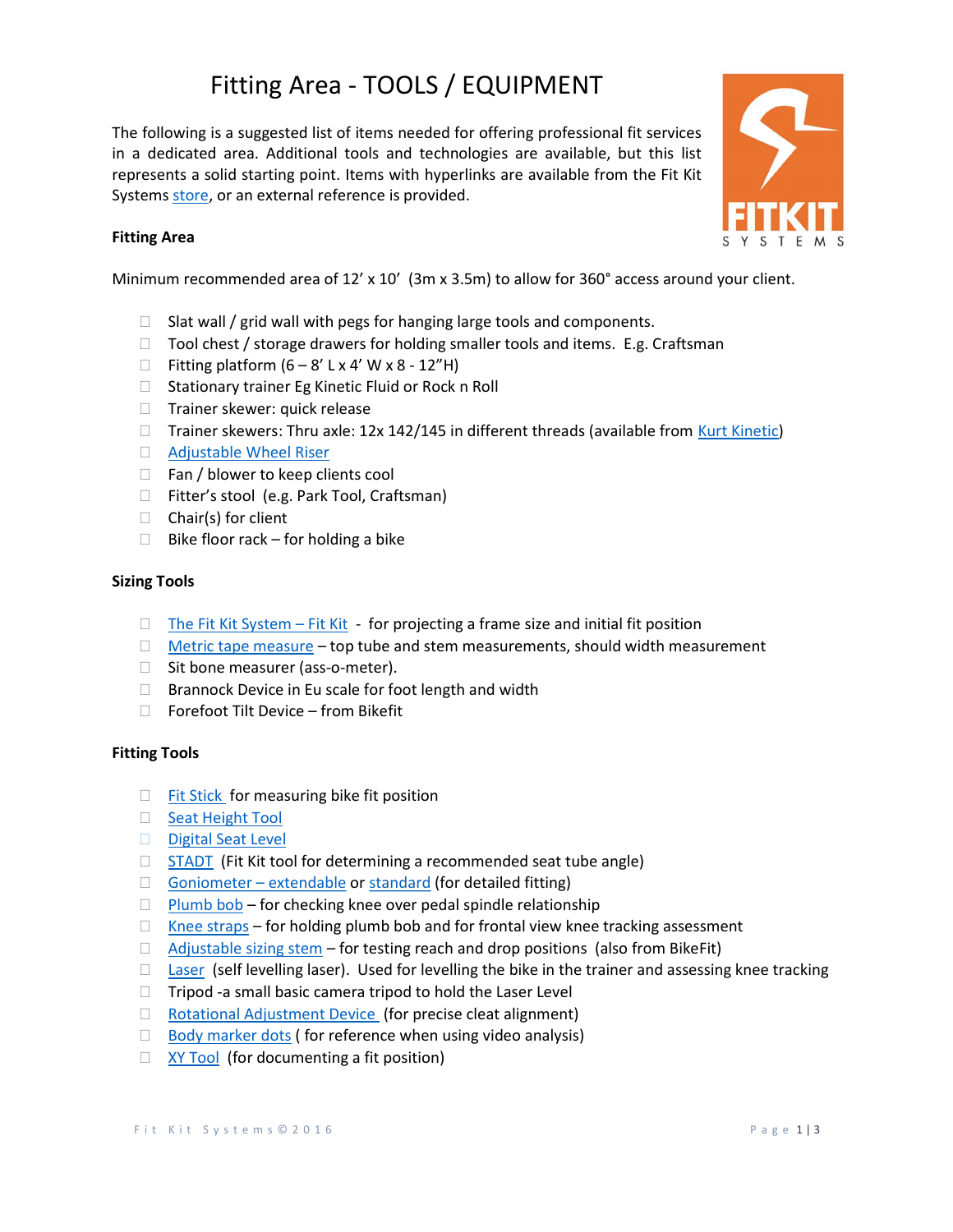### Mechanics tools

- $\Box$  Hex set (full set (1.5mm to 10mm) and 4,5,6mm T wrenches or Triangle wrench)
- $\Box$  Torx set (T25 is the main one)
- $\Box$  Torque wrenches (4,5,6 nm preset or an adjustable wrench)
- $\Box$  Pedal wrenches (flat and hex)
- $\Box$  Screwdrivers (flat, phillips, mini flat for Speedplay Zero pedals)
- $\Box$  Floor pump for tires (multi head for schraeder and presta valves)
- $\Box$  Shock pump for mountain bike suspension
- $\Box$  Digital caliper for checking seat post diameters, stems, etc
- $\Box$  Pipe cutter (for shortening aluminum seat post and flat bars)
- $\Box$  Round file or deburring tool
- $\Box$  Hacksaw, fine tooth blade, clamp/guide and vice for cutting carbon posts / bars
- □ Needle nose pliers
- □ Adjustable wrench small
- □ Cable cutter
- Electrical Tape
- □ Scissors / knife
- $\Box$  Cleat pick for cleaning dirt and stones out cleat screw heads
- $\Box$  Cleat marking pens
- Masking tape
- $\Box$  Zip ties
- $\Box$  Chain lube
- Bicycle grease
- $\Box$  Speedplay cleat lube
- $\Box$  Carbon fiber assembly gel
- $\Box$  Shop cloths/rags
- □ Hand cleaner

#### **Components**

- □ \*Stems (assorted lengths and angles). Consider Origin8 from J and B Importers.
- $\Box$  \*Head set spacer kit (available from Wheels Manufacturing)
- $\Box$  Stem extender
- $\Box$  Quill to threadless adapter
- $\Box$  Cleats (assorted brands/models)
- $\Box$  Cleat screws (spare) (from Bikefit)
- $\Box$  Saddles (test saddles or saddles for sale)
- $\Box$  Insoles (aftermarket or custom)
- **Pedal spacers (standard) or Hex**
- $\Box$  Shims / wedges from BikeFit
- $\Box$  Cable brake and gear
- $\Box$  Housing brake and gear
- $\Box$  Cable crimps
- □ Cable stops
- □ Handlebar tape